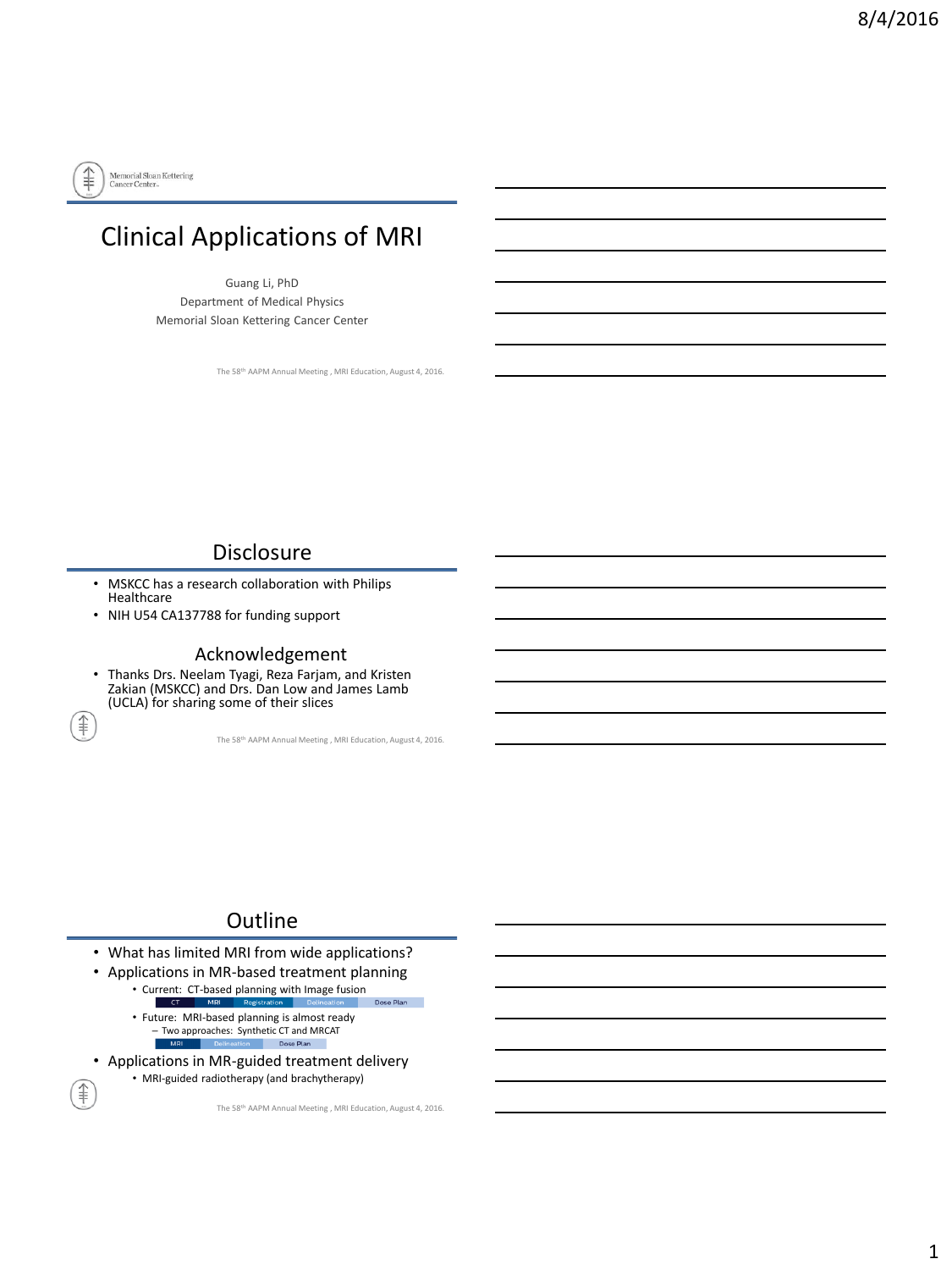#### Gaps to wide MRI Applications

- Some gaps have been/will be filled with recent efforts – Lack of MRI expertise knowledge
	- Lack of quantitative measures of geometric distortion and correction methods
	- Other lacks…

t

- Lack of billing code for clinical service reimbursement
- Lack of dedicated MRI scanner for radiotherapy department
- Lack of established MRI clinical workflow for simulation
- These suggest opportunities for improvement
	- More vendors have participated clinical implementations …

The 58th AAPM Annual Meeting , MRI Education, August 4, 2016.

# MRI Scanner QA



#### MRI QA Phantoms

• Correction of MRI field gradient inhomogeneity





Philips Φ = 40cm QA phantom Quasar Φ = 40cm QA phantom with surface markers

ਿੱ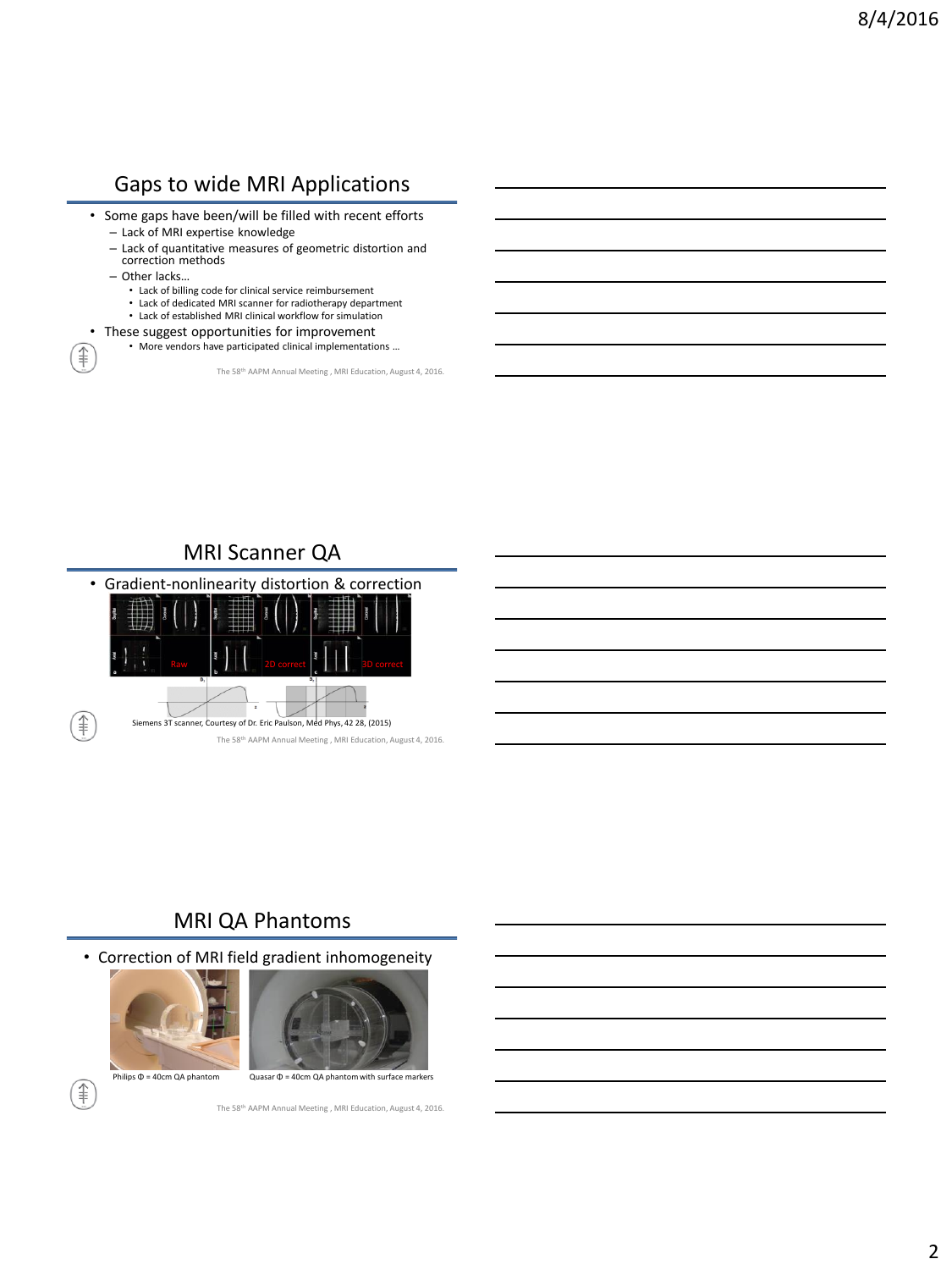### Patient Simulation

• Couch top: from curved to flat for simulation **•** Therapeutic flat couch top Therapeutic flat couch top Therapeutic flat couch top Therapeutic flat couch top Therapeutic flat couch top Therapeutic flat couch top Therapeutic flat couch top Therapeutic flat couch top Th Φ = 70cm F) The 58th AAPM Annual Meeting , MRI Education, August 4, 2016.

#### Patient Immobilization



#### Head and Neck

• Using a MRI-compatible immobilization device • Less tissue deformation and better target delineation



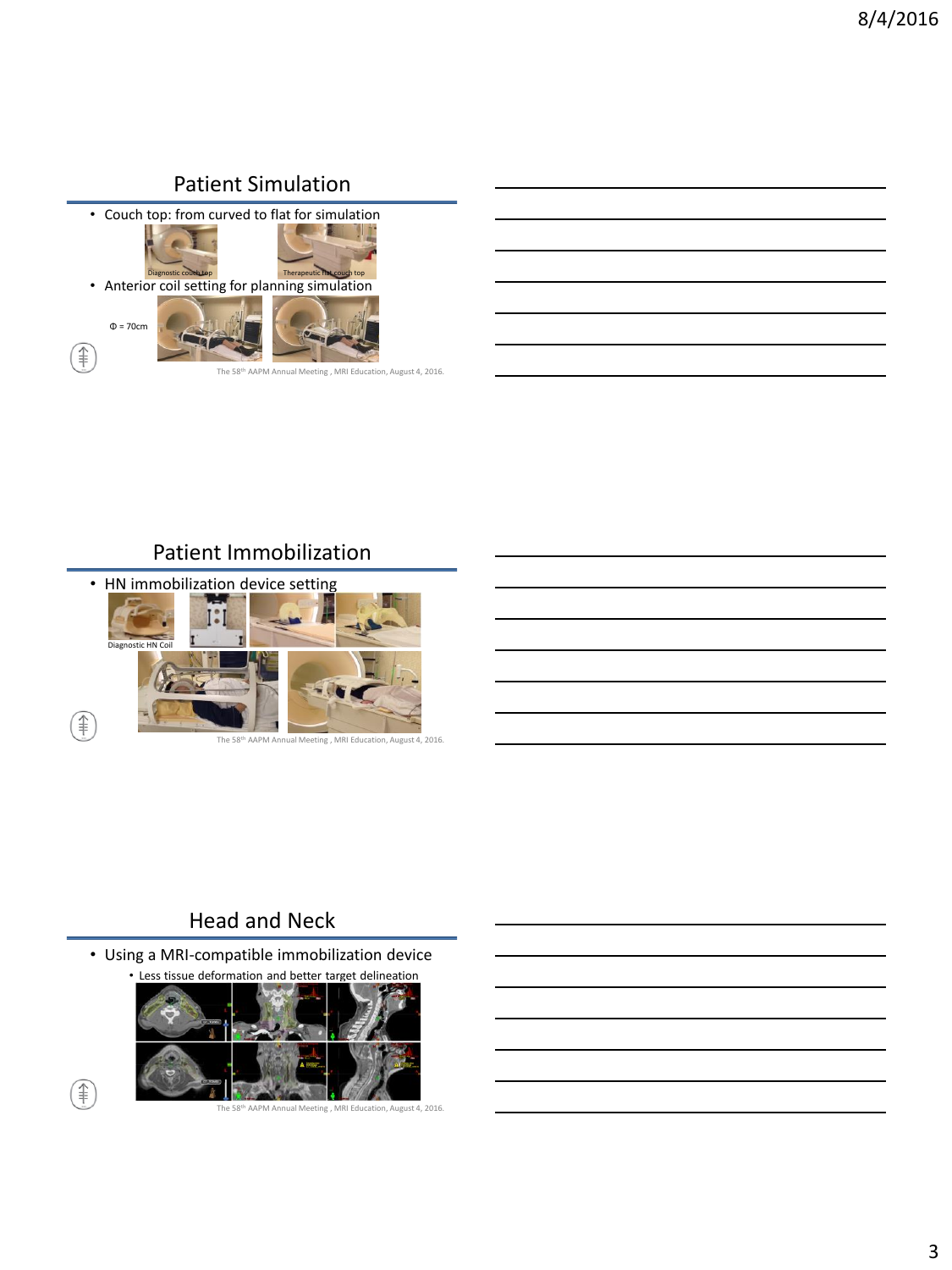#### PET/CT with MRI

• Multimodal images for better target delineation



AAPM Annual Meeting , MRI Education, August 4, 2016.

#### Lung MR Simulation

€

€

- Alpha cradle extending from the shoulder to the pelvis on a lung board with table index.
- Mold is modified to include ear plugs and head phones
- Arms up and knee support
- Use a MRI-compatible Bellows
- Anterior coil is placed on a bridge



#### Lung and Upper Abdomen



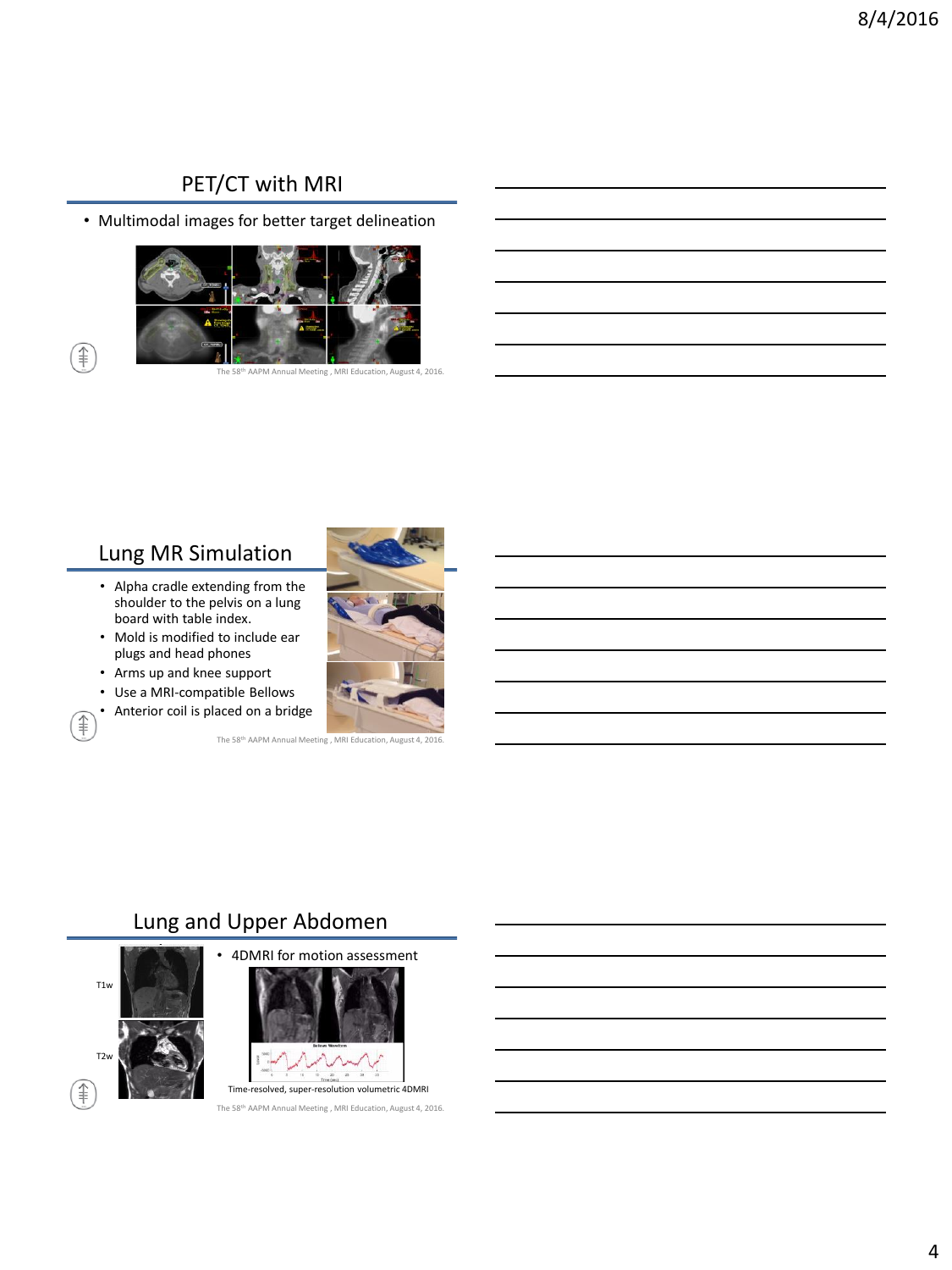### Pelvis MR Simulation

• MR coil can be placed on top of the mask



The 58th AAPM Annual Meeting , MRI Education, August 4, 2016.

#### Prostate MR example

• MR to CT image registration for treatment planning



#### Paraspinal Simulation

- Better cord delineation for paraspinal SBRT/SRS
- Use anterior/posterior coils
- Clinical MR/CT image fusion





€

ਿੱ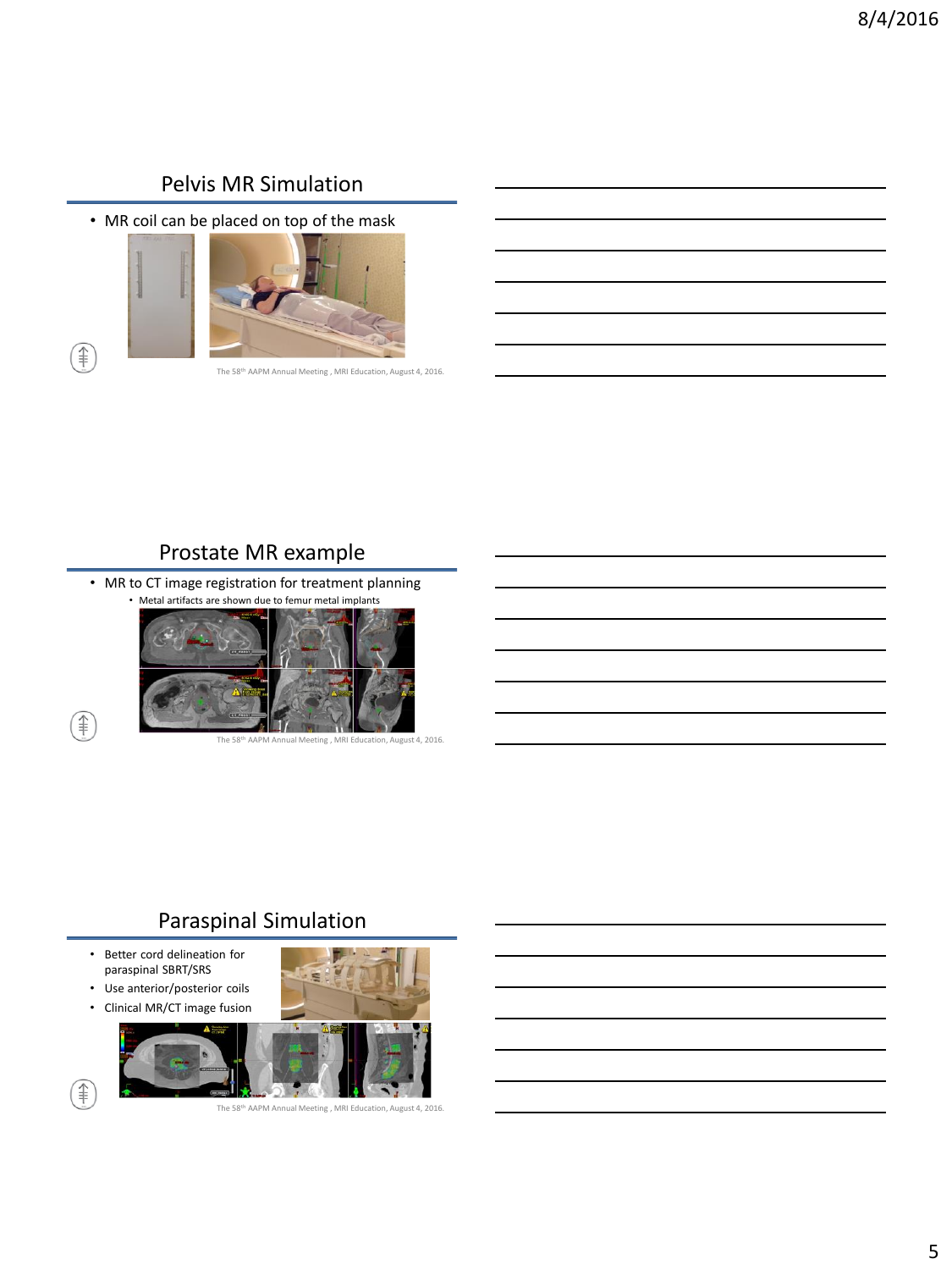# MRCAT for Prostate

• MRI-only treatment planning workflow CT-MR regi workflow<br>MRI **Example 1**<br> **Dose Plan** 

∉

• MRCAT is a FDA-approved product to convert MRI image to CT image for pelvis/abdomen



al Meeting , MRI Education, August 4, 2016.

# Synthetic CT for HN



# MRgRT from ViewRay

• ViewRay patient setup Sagittal cine MR

F)







Courtesy of Drs. Dan Low and James Lamb for sharing this slice. The 58th AAPM Annual Meeting , MRI Education, August 4, 2016.